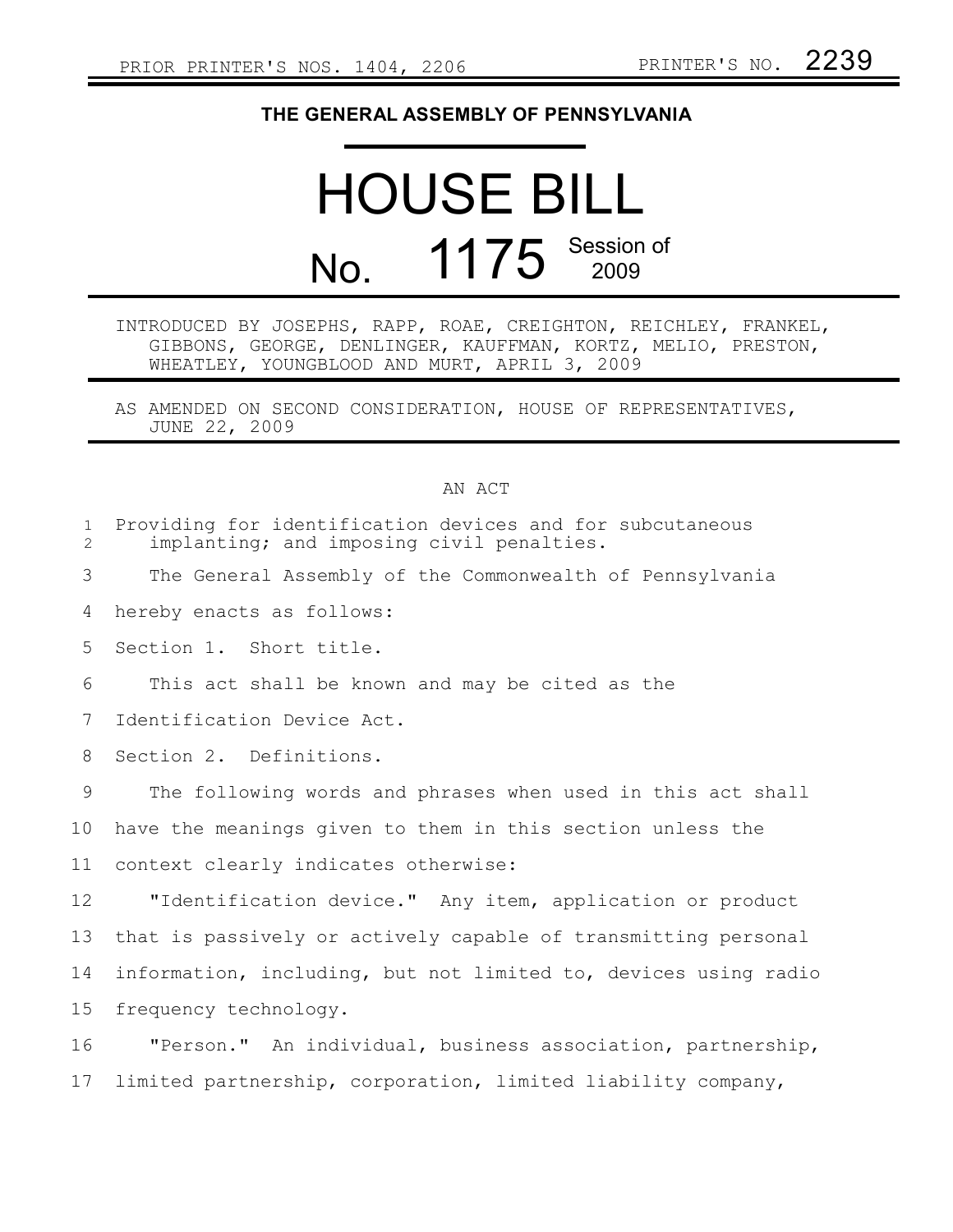trust, estate, cooperative association or other entity. "Personal information." Includes any of the following data elements to the extent that they are used alone or in conjunction with any other information used to identify an individual: (1) First or last name. (2) Address. (3) Telephone number. (4) E-mail, Internet protocol or Internet website address. (5) Date of birth. (6) Driver's license number or State identification card number. (7) Bank, credit card or other financial institution account number. (8) Any unique personal identifier contained or encoded on a health insurance, health benefit or benefit card or record issued in conjunction with any government-supported aid program. (9) Religion. (10) Ethnicity or nationality. (11) Photograph. (12) Fingerprint or other biometric identifier. (13) Social Security number. (14) Any unique personal identifier. "Require, coerce or compel." Includes physical violence, threat, intimidation, retaliation, the conditioning of any private or public benefit or care on consent to implantation, including employment, promotion or other employment benefit, or by any means that causes a reasonable person of ordinary 1 2 3 4 5 6 7 8 9 10 11 12 13 14 15 16 17 18 19 20 21 22 23 24 25 26 27 28 29 30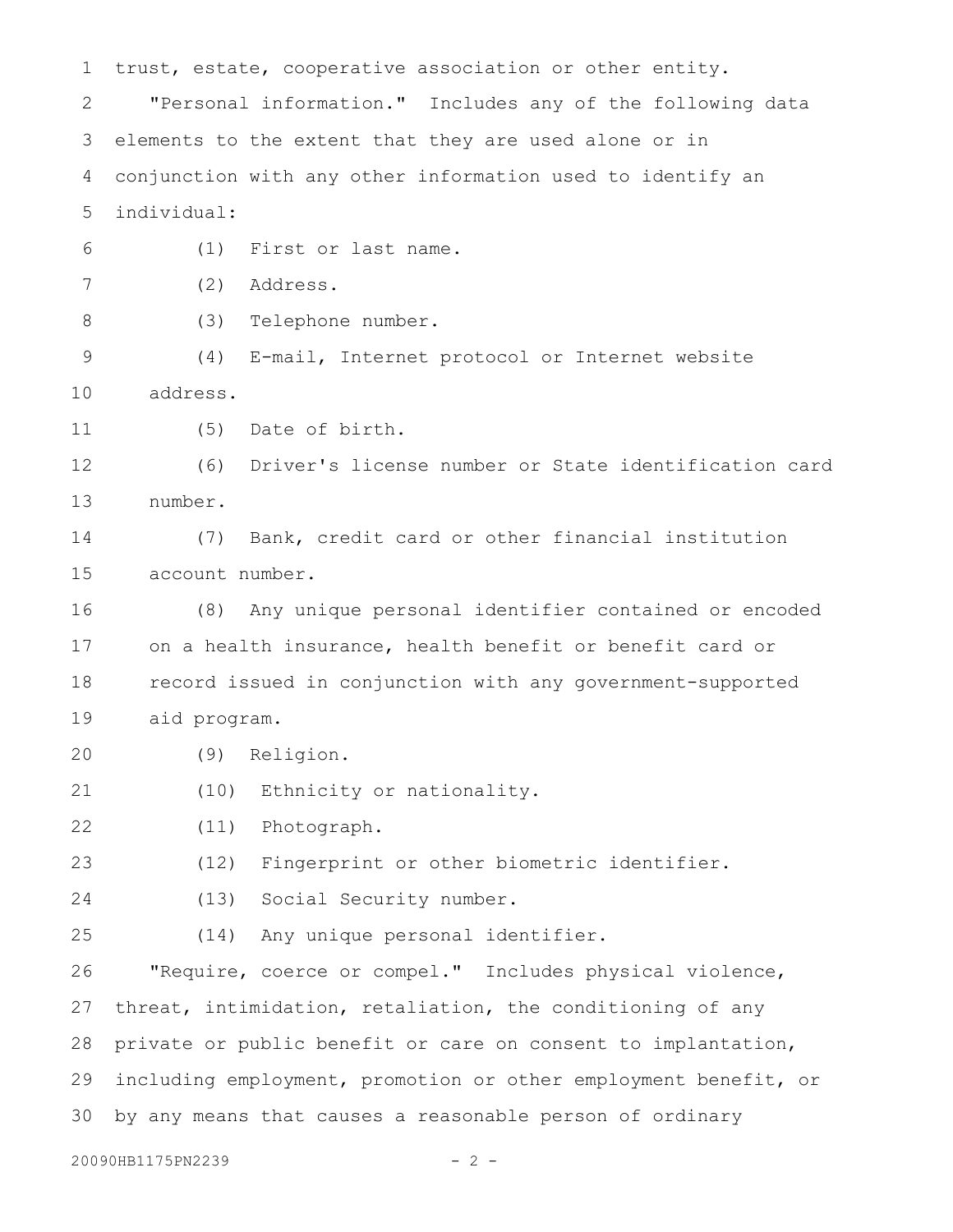susceptibilities to acquiesce to implantation when the person otherwise would not. 1 2

"Subcutaneous." Existing, performed or introduced under or on the skin. 3 4

Section 3. General rules. 5

The (A) GUIDELINES.--EXCEPT AS OTHERWISE PROVIDED IN SUBSECTION (B), THE following guidelines shall apply: 6 7

(1) A person shall not require, coerce or compel any other individual to undergo the subcutaneous implanting of an identification device. 8 9 10

 $\leftarrow$ 

 $\leftarrow$ 

 $\leftarrow$ 

(2) No device shall be implanted or incorporated into the body without the fully informed written consent of the individual. The consent of a guardian, parent or attorney shall not constitute consent. 11 12 13 14

(3) An individual must be at least 18 years of age and of should SOUND mind to undergo implantation of an identification device. 15 16 17

(4) No entity shall use the absence of an identification device as a basis for discrimination for any purpose, including, but not be limited to, housing, employment, voting and medical care. 18 19 20 21

(B) NONAPPLICABILITY.--THIS ACT SHALL NOT APPLY TO ANY OF THE FOLLOWING: 22 23

(1) AN INDIVIDUAL WHO IS ORDERED BY A FEDERAL OR STATE COURT TO BE IMPLANTED AS PART OF A SENTENCE OR AS A CONDITION OF PROBATION OR PAROLE. 24 25 26

(2) AN INDIVIDUAL WHO WAS DETAINED BY THE FEDERAL GOVERNMENT AT A FACILITY LOCATED IN CUBA DURING THE TIME PERIOD BEGINNING SEPTEMBER 11, 2001, AND ENDING DECEMBER 31, 2010. 27 28 29 30

20090HB1175PN2239 - 3 -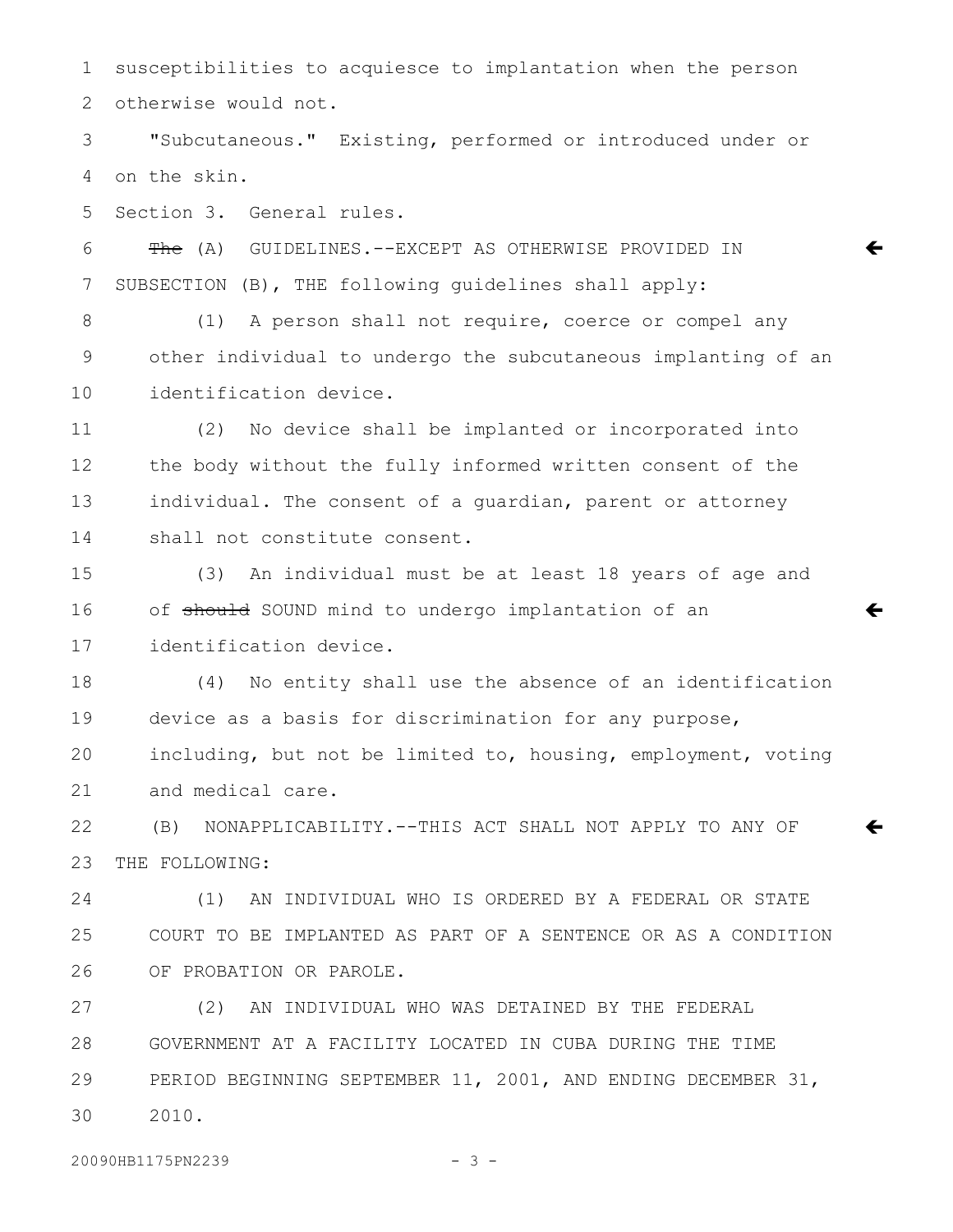Section 4. Penalties. 1

(1) Any person who violates this act is subject to civil penalties of up to \$10,000. The civil penalty shall be no more than \$1,000 for each day the violation continues until the deficiency is corrected. That civil penalty may be assessed and recovered in a civil action brought in any court of competent jurisdiction. The court may also grant a prevailing plaintiff reasonable attorney fees and litigation costs, including, but not limited to, expert witness fees and expenses as part of the costs. 2 3 4 5 6 7 8 9 10

(2) A person who is implanted with a subcutaneous identification device in violation of this act may bring a civil action for actual damages, compensatory damages, punitive damages, injunctive relief, any combination of those or any other appropriate relief. 11 12 13 14 15

(3) Punitive damages may also be awarded upon proof of the defendant's malice, oppression, fraud or duress in requiring, coercing or compelling the plaintiff to undergo the subcutaneous implanting of an identification device. Section 5. Limitations. 16 17 18 19 20

(1) An action brought pursuant to this section shall be commenced within three years of the date upon which the identification device was implanted. 21 22 23

(2) If the victim was a dependent adult or minor when the implantation occurred, actions brought pursuant to this section shall be commenced within three years after the date the plaintiff, or the plaintiff's guardian or parent, discovered or reasonably should have discovered the implant, or within eight years after the plaintiff attains the age of majority, whichever date occurs later. 24 25 26 27 28 29 30

20090HB1175PN2239 - 4 -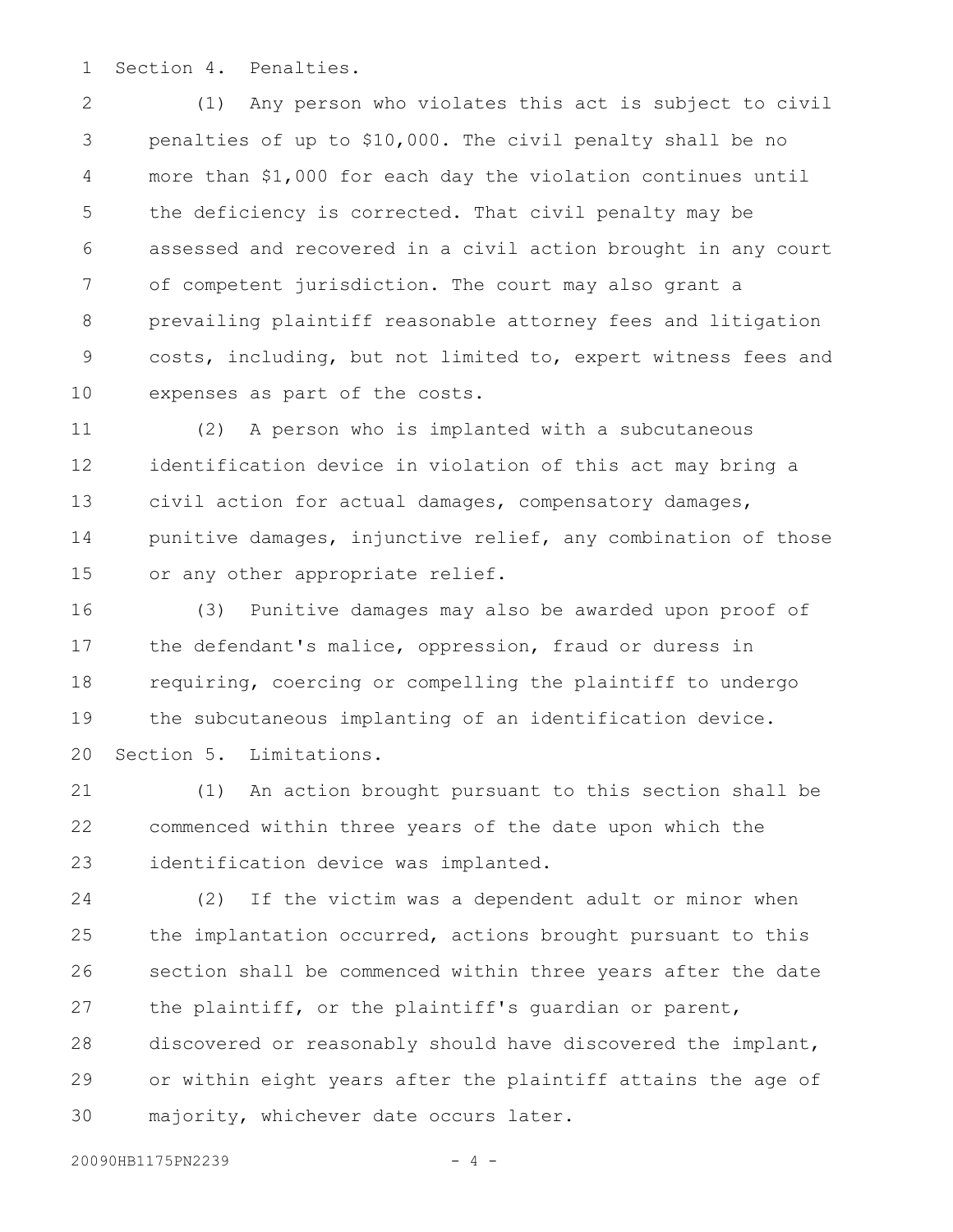(3) The statute of limitations shall not run against a dependent adult or minor plaintiff simply because a guardian ad litem has been appointed. A guardian ad litem's failure to bring a plaintiff's action within the applicable limitation period will not prejudice the plaintiff's right to do so. 1 2 3 4 5

(4) A defendant is estopped to assert a defense of the statute of limitations when the expiration of the statute is due to conduct by the defendant inducing the plaintiff to delay filing of the action, or due to threats made by the defendant causing duress upon the plaintiff. 6 7 8 9 10

Section 6. Restitution. 11

Any restitution paid by the defendant to the victim shall be credited against any judgment, award or settlement obtained pursuant to this section. Any judgment, award or settlement obtained pursuant to an action under this section shall be subject to the provisions of 42 Pa.C.S. (relating to Judiciary and Judicial Procedure). 12 13 14 15 16 17

Section 7. Privacy. 18

The provisions of this act shall be liberally construed so as to protect privacy and bodily integrity. 19 20

Section 8. Independent action. 21

Actions brought pursuant to this act are independent of any other actions, remedies or procedures that may be available to an aggrieved party pursuant to any other law. 22 23 24

Section 9. Existing law. 25

This section EXCEPT FOR SECTION 3(A)(3), THIS ACT shall not in any way modify existing statutory or case law regarding the rights of parents or guardians, the rights of children or minors or the rights of dependent adults. 26 27 28 29

 $\bm{\leftarrow}$ 

Section 10. Effective date. 30

20090HB1175PN2239 - 5 -